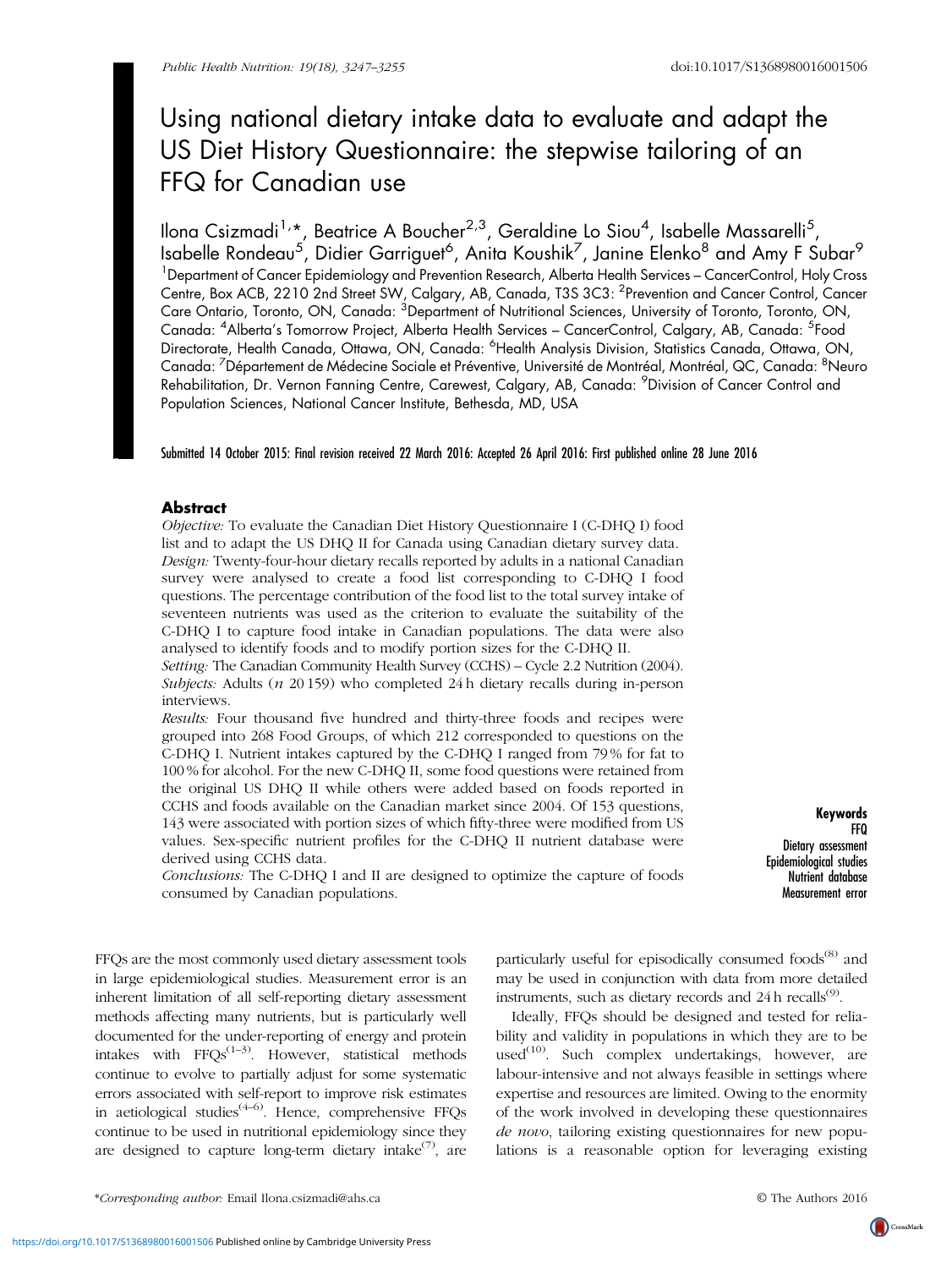resources and efficiently developing population-specific FFQs that better reflect target population dietary habits.

Food consumption patterns between the USA and Canada are assumed to be comparable owing to similarities in lifestyle patterns, food marketing and food availability. Nevertheless, there are some important differences in food availability between the USA and Canada as well as differences in fortification regulations that may make it problematic to use US dietary assessment tools in Canada without modification<sup> $(11-13)$  $(11-13)$  $(11-13)$  $(11-13)$  $(11-13)$ </sup>. Accordingly, we previously modified the US National Cancer Institute's FFQ, the Diet History Questionnaire I (DHQ I), to reflect Canadian-specific food and nutrient values<sup> $(12)$  $(12)$ </sup>. The resulting Canadian DHQ, hereafter referred to as the C-DHQ I, comprised 134 food and eleven supplement questions, and was used to assess nutrient intakes among participants in the Alberta Tomorrow Project<sup> $(14)$  $(14)$ </sup>, a Canadian cohort of adult men and women. A comparison of the intakes reported on the C-DHQ I using the original US and the Canadian modified nutrient databases revealed statistically significant differences in the mean estimates for several nutrients (folate, vitamins A, D (women only),  $B_6$ , iron)<sup>([12\)](#page-7-0)</sup>. Hence, even in populations with relatively similar dietary habits, targeted modifications to the FFQ

food list and nutrient database are warranted to optimize population-specific intakes.

Detailed knowledge of foods and beverages consumed in a population of interest is essential for the optimal design of an FFQ to ensure that it has the potential to capture intake that is representative of the target population<sup> $(10,15)$  $(10,15)$  $(10,15)$ </sup>. Since recent population-based Canadian dietary survey data were not available to inform the C-DHQ I food list modifications, we relied on expert opinion to increase the face validity of the questionnaire. At a later date, the availability of dietary intake data from the Canadian Community Health Survey – Cycle 2.2 Nutrition  $(2004)^{(16)}$  $(2004)^{(16)}$  $(2004)^{(16)}$ , hereafter referred to as CCHS, prompted us to examine Canadian food consumption patterns for the purpose of evaluating the C-DHQ I food list. In addition, the release of the updated US DHQ II in  $2009^{(17)}$  $2009^{(17)}$  $2009^{(17)}$ based on US survey data motivated our work to concurrently create an updated C-DHQ II based on the US version and the CCHS data. Here we first describe methods used to examine the extent to which the original C-DHQ I captured nutrient intakes in Canada and then describe the steps involved in modifying the US DHQ II and companion nutrient database using CCHS dietary data for the purpose of creating a Canadian-specific C-DHQ II. An overview of the steps is presented in Fig. 1.



Fig. 1 Overview of steps in the evaluation of the Canadian Diet History Questionnaire I (C-DHQ I) food list and the modification of the US Diet History Questionnaire II (US DHQ II) for Canada to produce the Canadian Diet History Questionnaire II (C-DHQ II)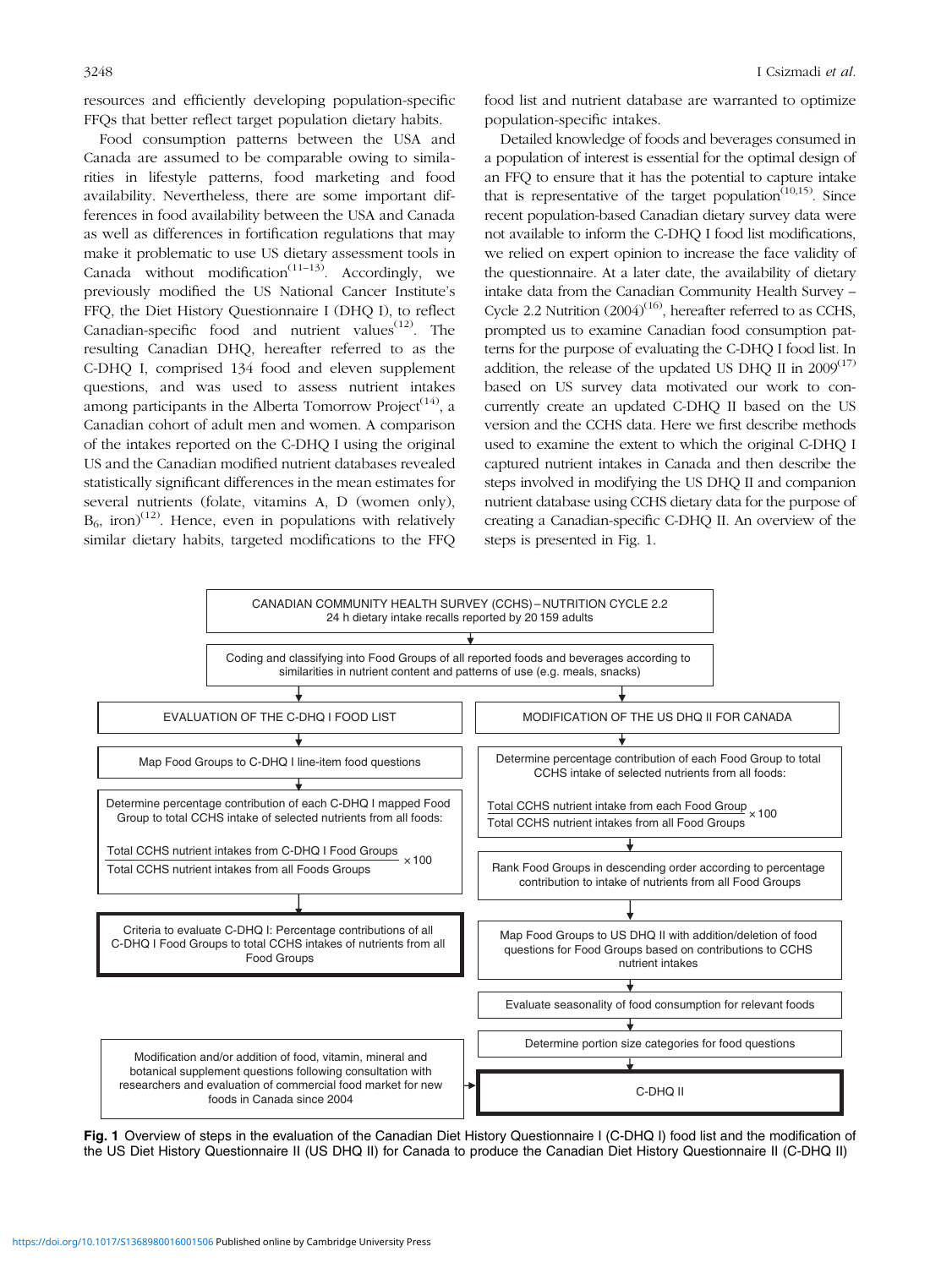#### Methods

#### The CCHS – Cycle 2.2 Nutrition (2004)

CCHS participants were recruited from households in the ten provinces of Canada with the exclusion of members of the Canadian Forces, residents of the three Territories, Aboriginal Reserves and certain remote areas and institutions. Detailed descriptions of the survey design, sample and interview methods have been published $(18)$  $(18)$ . Briefly, face-to-face interviews were conducted to collect detailed 24 h dietary intake data using an adapted version of the Automated Multiple Pass Method for 24 h recalls developed by the US Department of Agriculture<sup> $(19)$  $(19)$ </sup>. Between January and December 2004 at least one recall was completed by 20 159 adults aged 19 years and older. Second recalls, completed by telephone by roughly half of the participants, were not used in the current analysis. The survey had an overall response rate of 76% and was designed to ensure adequate representation of age and sex groups across Canada.

### Comparison of foods and nutrients in CCHS and the C-DHQ I food list

CCHS food intake data were analysed using methods previously described by Subar *et al.*<sup>[\(20,21](#page-8-0))</sup> as a means of evaluating the ability of the C-DHQ I to capture Canadian food consumption. Individual foods and recipes reported in the 24 h recalls were coded and organized into Food Groups that were mapped to questions on the C-DHQ I, using the details provided in food descriptions, cooking methods and nutrient composition. For example, the question regarding 'macaroni and cheese' corresponded to a Food Group that was comprised of ten variations of macaroni and cheese reported by CCHS participants. Each Food Group included foods with similar nutrient profiles and patterns of consumption (e.g. generally consumed as a snack, main meal, side dish, etc.). New Food Groups were created for foods that did not seem to fit within existing line-item questions on the C-DHQ I. The assignment of foods to existing or new Food Groups continued until all foods reported in CCHS were accounted for.

The next step was to determine the percentage contribution of each mapped C-DHQ I Food Group to the total intake of seventeen nutrients, selected to represent a broad range of nutrients of interest in chronic disease prevention (energy, protein, carbohydrate, fat, alcohol, fibre, vitamin A, vitamin D, vitamin C, vitamin  $B_6$ , vitamin B12, folate, riboflavin, thiamin, niacin, calcium and iron). This percentage was derived by first summing the amount of nutrient consumed by each participant from all foods within each Food Group. The total nutrient intake from each Food Group per participant was then weighted by person-specific sampling weights that accounted for the complex survey sampling methods used in CCHS. The total weighted nutrient intakes from all adult participants were then summed for each Food Group. This amount is the numerator in equation (1) below. The total nutrient intake from all Food Groups in CCHS was calculated for each participant, weighted by the person-specific sampling weight and then summed for all participants. This amount is the denominator in equation (1) below. The weighted percentage contribution of each Food Group to the total population intake of each nutrient listed above is given by the equation:

$$
\left[\sum (F_i w_i) / \sum (T_i w_i)\right] \times 100, \qquad i=1, ..., 20159 \quad (1)
$$

where  $F_i$  is the amount of the nutrient contributed by foods in a particular Food Group for the ith respondent,  $T_i$  is the total amount of the nutrient from all foods for the ith respondent and  $w_i$  is the CCHS sample weight for the ith respondent. The nutrient content of all foods reported in CCHS was derived from Health Canada's Canadian Nutrient File<sup>([22\)](#page-8-0)</sup> version 2001b.

Based on this approach, the capacity of the C-DHQ I to capture the dietary intakes of the Canadian population was assessed by summing the nutrient intakes from all C-DHQ I Food Groups, one nutrient at a time, and then determining the percentage contribution of this sum to total CCHS nutrient intakes.

## Modification of the US DHQ II food list for the C-DHQ II using CCHS

The Food Groups created from CCHS foods described above were also used to determine modifications to be made to the US DHQ II food list for an updated C-DHQ II. Using equation (1) and the methods described in the previous section, percentage contributions of all Food Groups (including newly created groups not queried in questions on the C-DHQ I) were ordered from highest to lowest and summed in descending order until 90 % of total nutrient intake was achieved for each of the seventeen nutrients listed previously. Food Groups contributing to this top 90 % for one or more nutrients were candidate Food Groups to be retained or added to the questionnaire as line-item questions on the C-DHQ II.

In addition, within each Food Group, individual food contributions to Food Group nutrient intakes were also determined using equation (1) and the methods described above; however, in this case, the numerator was comprised of nutrient intakes from a specific food within the Food Group and the denominator comprised nutrient intakes from all foods within the group. The percentage contributions from the individual foods were ordered from highest to lowest within each Food Group and foods at the top of the list for more than one nutrient were considered for specific mention as examples in the line-item questions for the C-DHQ II. Foods that contributed the largest proportion of nutrient intakes for only one nutrient were considered for line-item text inclusion if the food was considered an important source for that nutrient.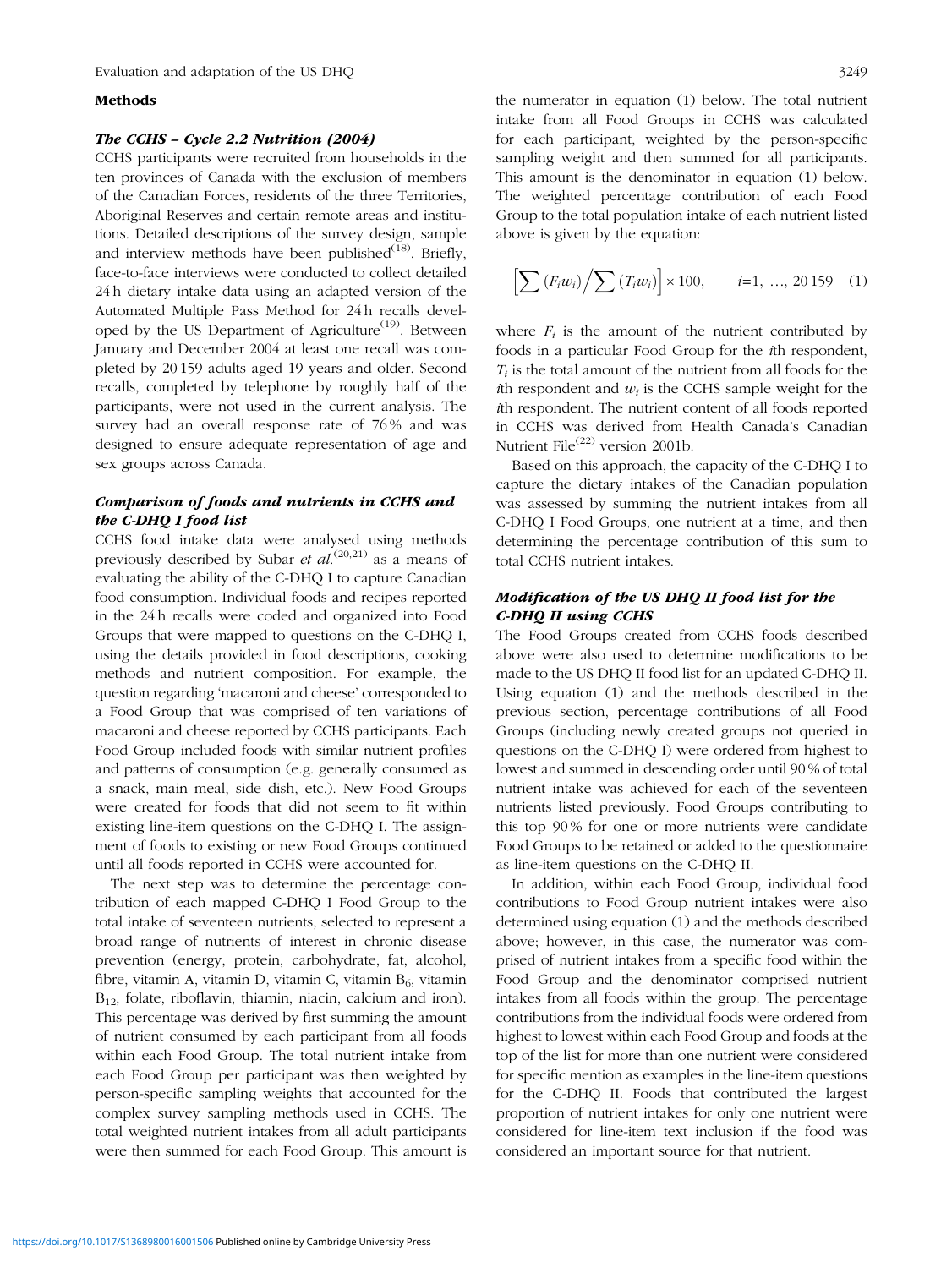# Foods and supplements identified for inclusion in the C-DHO II

Researchers leading large-population epidemiological dietary studies in Canada were consulted to determine the dietary assessment gaps related to emerging hypotheses in diet and chronic disease prevention, including those for dietary supplements. Ad hoc consultations took place in face-to-face meetings and by conference calls. Commercial foods not available on the market at the time of CCHS data collection but which have been identified in recent Canadian food market databases<sup> $(23,24)$  $(23,24)$ </sup> and of relevance to chronic disease prevention were also considered for C-DHQ II inclusion.

# Evaluation of seasonal consumption of C-DHQ II Food Groups

All Food Groups associated with seasonal food consumption were evaluated for the frequency of reported intake during the summer (July, August and September), autumn (October, November and December), winter (January, February and March) and spring (April, May and June). The seasonal proportions of annual intakes were examined to determine if intakes varied by season. Twenty-one Food Groups corresponding to DHQ II lineitems were evaluated for seasonal intake in four broad categories: fruits (e.g. strawberries; peaches; melons), vegetables (e.g. corn; tomatoes), beverages (e.g. milkshakes; soft drinks; energy drinks; beer; water) and other foods (e.g. hot breakfast cereals; soups).

# Evaluation of portion sizes for each food/Food Group on the C-DHQ II

For each Food Group mapped to a line-item on the C-DHQ II, gram-weight intake distributions weighted to account for survey sampling were determined in CCHS. The 25th and 75th percentiles were used as cut-off points to establish small (less than the 25th percentile), medium (25th to 75th percentiles) and large (greater than the 75th percentile) portion sizes for men and women combined. The gram-weight cut-off points were converted to standard units or household measures of relevance to consumers and used to describe portion sizes on the questionnaire. For example, portions of milk were described as 'less than 1 cup (8 ounces)', '1 to  $1\frac{1}{2}$  cups (8 to 12 ounces)' and 'more than  $1\frac{1}{2}$  cups (12 ounces)' which corresponded to small, medium and large portion sizes based on CCHS data. The cut-off points for portion size categories were established to maximize the ability to discriminate between extremes in food intake while minimizing unstable estimates due to small numbers<sup> $(21)$  $(21)$ </sup>.

# Development of the nutrient database for the C-DHQ II

For each of the three portion sizes per line-item on the C-DHQ II, mean sex-specific nutrient values were generated using the CCHS database which includes thirty-four Table 1 Macronutrients, nutrients and food constituents in the Canadian Community Health Survey – Cycle 2.2 Nutrition (2004) nutrient database

| Macronutrients and energy            | Energy<br>Total fat<br>Carbohydrate<br>Protein<br>Alcohol                                                                                                                                                                                                                                                                                   |
|--------------------------------------|---------------------------------------------------------------------------------------------------------------------------------------------------------------------------------------------------------------------------------------------------------------------------------------------------------------------------------------------|
| Fats, fatty acids and<br>cholesterol | Cholesterol<br><b>Total SFA</b><br>Total MUFA<br><b>Total PUFA</b><br>PUFA 18:2 (octadecadienoic)<br>PUFA 18:3 (octadecatrienoic)                                                                                                                                                                                                           |
| Carbohydrate constituents            | Dietary fibre<br><b>Total sugars</b>                                                                                                                                                                                                                                                                                                        |
| Vitamins                             | Vitamin C<br>Thiamin (vitamin $B_1$ )<br>Riboflavin (vitamin B <sub>2</sub> )<br>Niacin<br>Vitamin B <sub>6</sub><br><b>Total folate</b><br>Vitamin B <sub>12</sub><br>Folate, dietary folate equivalents<br>Food folate<br>Folic acid<br>Vitamin A, retinol activity equivalents<br>Vitamin D (sum of<br>cholecalciferol + ergocalciferol) |
| <b>Minerals</b>                      | Calcium<br>Phosphorus<br>Magnesium<br>Iron<br>Zinc<br>Sodium<br>Potassium                                                                                                                                                                                                                                                                   |
| Other                                | Caffeine<br>Water                                                                                                                                                                                                                                                                                                                           |

nutrients (including water and alcohol; Table 1). Intakes reported in the CCHS 24 h recalls were weighted and stratified by sex. Food group intakes were then stratified into three categories based on the distribution of gramweight portion sizes: (i) below the 25th percentile (small); (ii) 25th to 75th percentiles (medium); and (iii) above the 75th percentile (large). Mean nutrient intake estimates were calculated for each food group by sex and portion size to provide values for the C-DHQ II nutrient database. In other words, six values for each nutrient were generated per Food Group.

#### Results

#### CCHS foods captured by the C-DHQ I

CCHS participants reported 4533 individual foods and recipes in the first 24 h dietary recalls, from which 268 Food Groups with similar nutrient content and food pattern usage were created. Of these, 212 were consistent with existing food line-items on the C-DHQ I and comprised 3825 foods and recipes. The remaining 708 foods were not deemed to be candidate foods for existing line-item questions in C-DHQ I (e.g. fish mixed dishes; luncheon meat mixed dishes; sushi; game meat; vegetable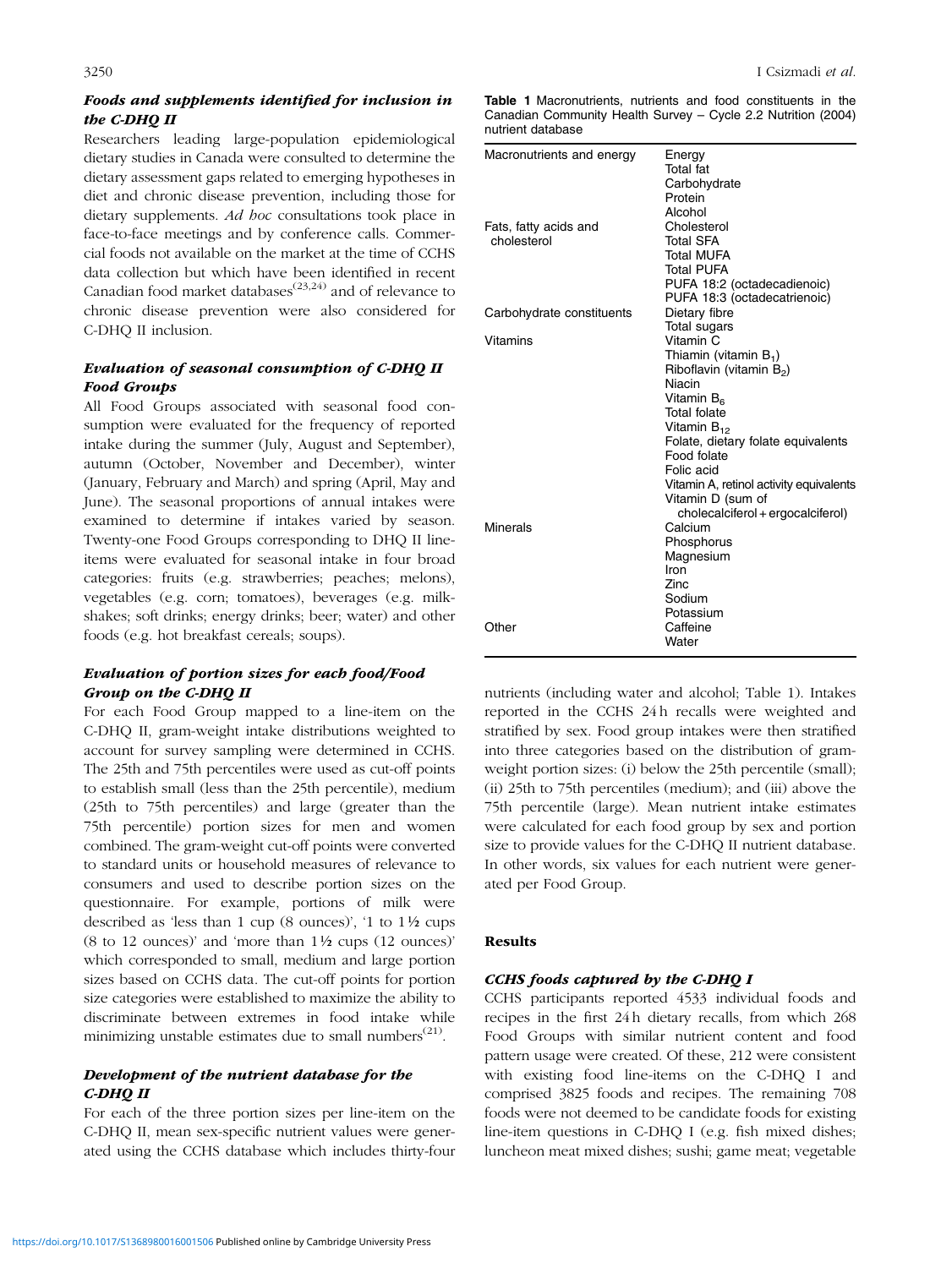

Nutrients and food constituents

Fig. 2 Percentage of the Canadian Community Health Survey - Cycle 2.2 Nutrition (2004) energy, nutrient and food constituent intakes captured by the Canadian Diet History Questionnaire I

mixtures) and were grouped into fifty-six new Food Groups. Estimates of percentages of total nutrient intakes  $(n 17)$  captured by Food Groups represented on the C-DHQ I food list are presented in Fig. 2 and range from 79 % for fat to 100 % for alcohol.

#### Modifications of the US DHQ II for the C-DHQ II

Additions, deletions and modifications to questions for the tailoring of the US DHQ II for use in Canada are outlined in the online supplementary material, Supplemental Table 1. These changes reflect differences in food consumption patterns between Canada and the USA, new foods on the market and the addition of new foods related to emerging diet and chronic disease prevention hypotheses. The final forty-one-page C-DHQ II (as well as the online version) is comprised of 153 food and beverage questions, eleven questions for dietary supplements and one optional openended question that asks respondents to report on other foods consumed at least once per month. Similar to the original US DHQ II, many line-item questions embed subquestions to further characterize the foods and beverages consumed (e.g. types of fats and sauces added to potatoes and the proportion of time these are added). Frequency response categories remained the same as originally listed on the US DHQ II, and ranged from '1 time per month or less' to '6 or more times per day', or from '1–6 times per year' to '2 or more times per day', depending on the lineitem (in the past-year version).

Revisions to questions were made based on the examination of CCHS data and consultations with nutrition experts, stakeholders and researchers. In some cases, text was modified in order to clarify the range of foods to be reported. For example, for the question pertaining to 'breads and rolls', additional text was added to include 'flatbreads (such as pita, roti or tortilla)' to ensure reporting of these foods, since they were among the top five listed foods within the Food Group that contributed to the highest percentage intake of energy, fibre, iron and folate at the Food Group level.

In other cases, sub-group questions were added to better capture variations in the intake of a food. For example, an additional embedded question was added to the question 'French fries, home fries, hash browned potatoes or tater tots' to determine the proportion of time they were consumed as 'poutine' (a Canadian food that combines French fries, gravy and cheese). Other embedded questions allowed for sub-categories to be distinguished from the overall food group for the purpose of potentially addressing specific hypotheses in diet studies. For example, 'red wine' was queried as a separate embedded question for wine and 'bean, pea or lentil soups' were queried as embedded questions for soup. Where closely related foods had been identified as candidates for additions as embedded questions, but the format was not feasible owing to differences in portion size consumption, entirely new line-item questions were created (e.g. 'cauliflower' queried separately from 'Brussels sprouts'; 'strawberries' queried separately from 'blueberries, raspberries, saskatoon berries or blackberries'). New foods and/or Food Groups were also added to the list of foods in a final food question about foods eaten at least three times during the previous month. These foods were not among the Food Groups explaining 90 % of any nutrient intake but warranted mention based on their frequency of reported intake in CCHS and their increasing popularity since CCHS was conducted (e.g. beef jerky; sushi; game meat). A question pertaining to cooking method was also included on the C-DHQ II to determine how often meat was broiled, grilled, barbecued or pan-fried. The question was motivated by research interest in the health effects of heterocyclic amines and polycyclic aromatic hydrocarbons<sup> $(25,26)$  $(25,26)$ </sup>.

Foods found on the US DHQ II but not available in Canada (e.g. fat-free potato chips) or those that were too infrequently consumed (e.g. carrot juice; grits) were not included on the C-DHQ II.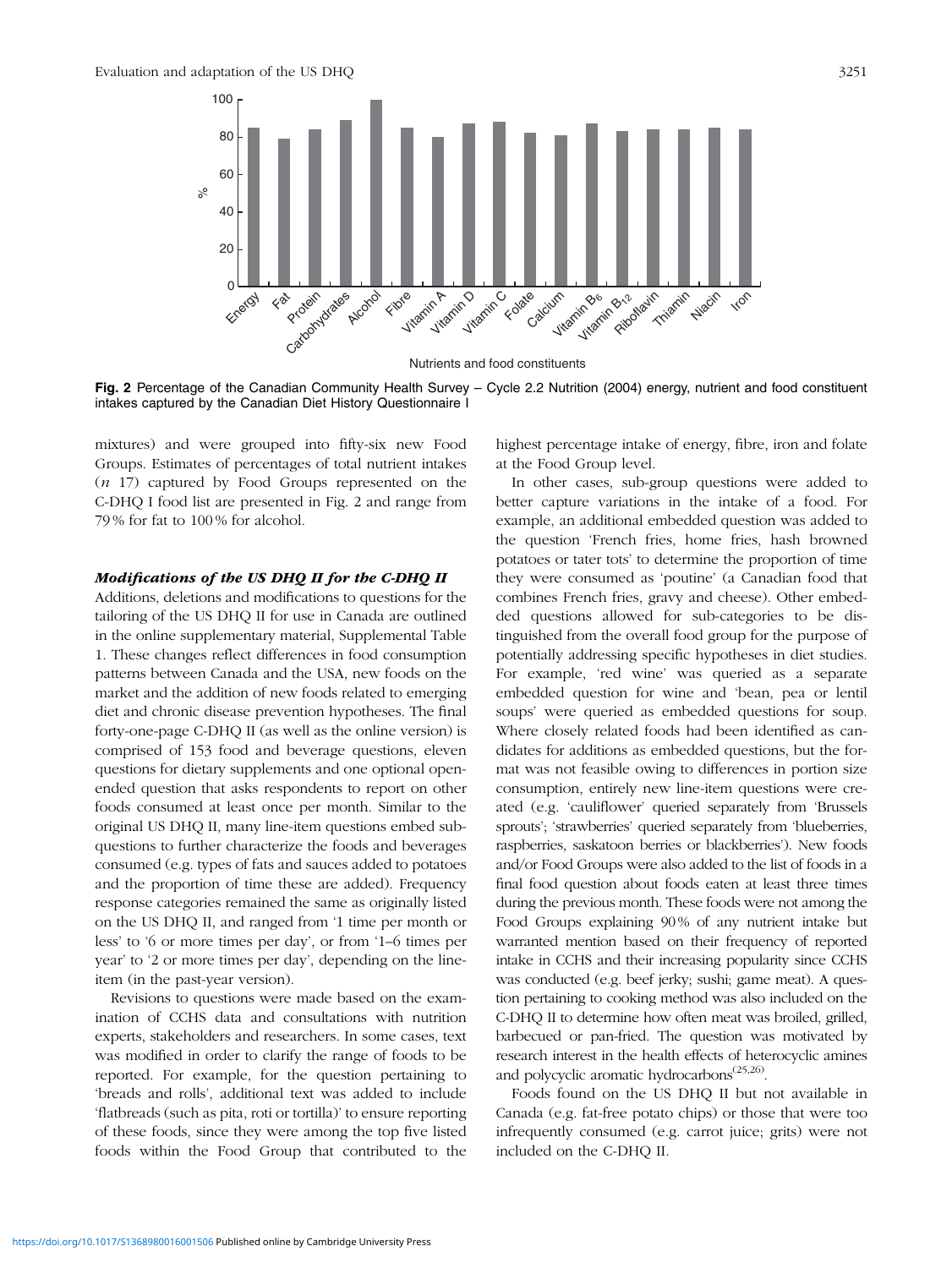Analysis of seasonal variation in the consumption of twenty-one Food Groups, queried as individual line-items or as embedded questions, was performed using CCHS data. The intake of fifteen Food Groups (soup (four Food Groups), hot cereals, oranges, grapefruit, peaches, cantaloupe, other melon, strawberries, tomatoes (two Food Groups) and corn (two Food Groups)) showed some seasonal variation in consumption that was consistent with queries on the US DHQ II. Hence the seasonal components for most questions were retained. The consumption of soft drinks (four Food Group items) and beer, however, did not vary substantially and hence the seasonal components of these questions were removed.

Since the C-DHQ I has been in use by Canadian investigators for a number of years<sup> $(27-33)$  $(27-33)$  $(27-33)$ </sup>, differences between the C-DHQ I and II are listed in the online supplementary material, Supplemental Table 1. The differences reflect those described for the US DHQ II  $v$ . C-DHQ II, as well as additional changes based on CCHS analyses and recently available foods on the Canadian market (e.g. sports drinks; energy drinks).

# Comparison of the US DHQ II and C-DHQ II portion sizes

For fifty-three of the 143 line-items that queried portion sizes, CCHS analyses indicated that at least one of three portion size categories warranted modification from those found on the US DHQ II. These included both increases (e.g. melons and salsa) and decreases (e.g. beef mixtures and fried shellfish). In addition, where feasible, as in cases where foods were reported in CCHS and added as new line-items on the C-DHQ II, de novo portion sizes were derived from CCHS data.

## Development of the nutrient database for the  $C$ -DHO II

Since most questions on the C-DHQ II were mapped to Food Groups created from CCHS foods, the CCHS nutrient database was used to generate the C-DHQ II nutrient database, with a few exceptions. For some foods generally consumed in combination with other foods (e.g. milk in cereal/tea/coffee; butter on vegetables and bread) the quantities of the added milk and butter were not available from CCHS to estimate their portion sizes. Hence the portion sizes reported in the US National Health and Nutrition Examination Survey (2001–2, 2003–4 and 2005– $6^{(34)}$  $6^{(34)}$  $6^{(34)}$  24 h dietary recalls were used as proxy portion sizes and were then used to create nutrient profiles for the C-DHQ II nutrient database. For foods that were included on the C-DHQ II but not reported in CCHS (e.g. almond milk; oil sprays; herbs/spices) other food composition data sources were used to obtain nutrient values<sup>([35\)](#page-8-0)</sup>. Fast-food hamburger and cheeseburger nutrient profiles were also unavailable from CCHS nutrient profiles and were obtained from a Canadian food and recipe database maintained in the Food Directorate at Health Canada.

The C-DHQ II nutrient database is comprised of 1986 rows of nutrient profiles, corresponding to six nutrient profiles for each of 331 Food Group items linked to a question on the questionnaire. For 263 Food Groups, nutrient profiles were derived by estimating the weighted means by sex and by portion size. For the remaining Food Groups, in order to ensure at least five observations per cell, sex and/or portion sizes were combined resulting in nutrient profiles that did not vary by portion size (e.g. veal; venison; lamb dishes; olives) or portion size and sex (e.g. oil sprays; spices; dark chocolate).

#### Discussion

We analysed data from CCHS – Cycle 2.2 Nutrition (2004) to determine the ability of the C-DHQ I to capture food consumption in Canadian populations. Our results indicate that for the key nutrients examined, more than 80 % of the intakes could potentially be captured by the C-DHQ I. The results presented here provide empirical evidence supportive of the C-DHQ I food list as representative of core foods most commonly consumed by adults in Canada in relation to the intake of seventeen targeted nutrients. This is of relevance to the historical use of the C-DHQ I which had previously been modified to increase the face validity of the questionnaire but had not been evaluated against Canadian survey data $^{(12)}$  $^{(12)}$  $^{(12)}$ .

We also analysed CCHS data to modify the more recently available US DHQ II for use in Canadian adult populations by designing the C-DHQ II. In order to ensure that new food consumption trends and products appearing on the Canadian market since 2004 were reflected on the C-DHQ II, we consulted with nutrition experts and examined commercial food market databases. Hence, the C-DHQ II is an expanded and updated version of the C-DHQ I (153  $v$ . 134 food questions; twelve  $v$ . eleven supplement questions) and modifications (e.g. reflecting item additions and changes, portion size adjustments) are anticipated to improve intake measures of certain core and other nutrients in such a way as to better reflect contemporary dietary habits (e.g. folic acid: supplement addition; vitamin D: fish questions and supplement doses; phyto-oestrogens: flaxseed and separation of tofu and soya meat substitutes).

There are a number of advantages to developing Canadian FFQs based on the US DHQ I and II. First, we were able to leverage scarce resources for dietary assessment by utilizing the database and software infrastructure already available for the US DHQ I and II. Second, the original design and layout of the US DHQ I and II have undergone cognitive testing to ensure that they facilitate dietary intake reporting<sup>[\(36\)](#page-8-0)</sup>. These design aspects were retained for the C-DHQ I and C-DHQ II. Third, the technology for the web version of the US DHQ II had already been created and tested by colleagues at the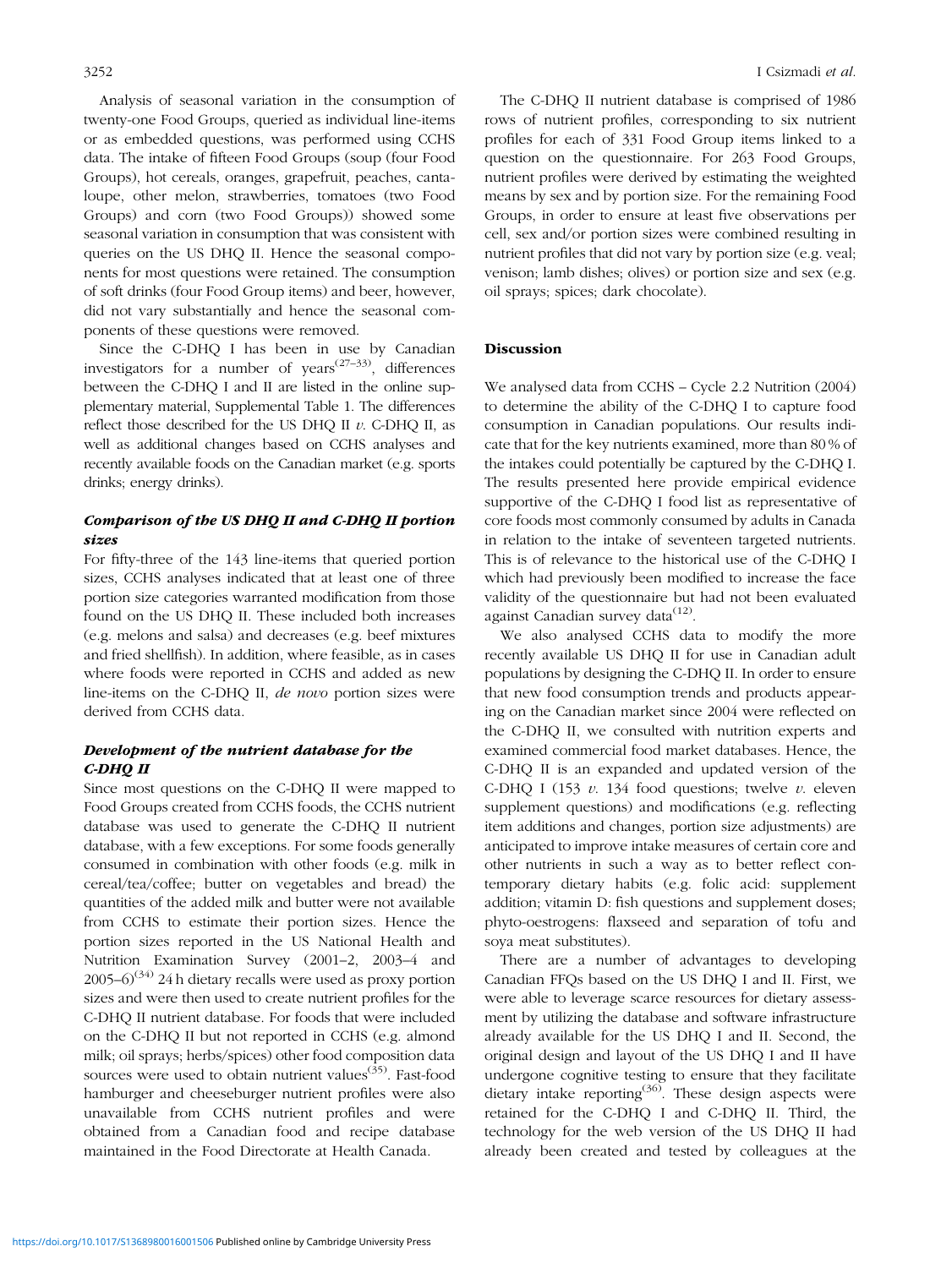National Cancer Institute, which greatly facilitated and advanced the development of the web version of the C-DHQ II.

The paper version of the C-DHQ II is designed to facilitate data entry using optical scanning. The data are then analysed using Diet\*Calc (version 1.5.0), a freely available software program that uses a data dictionary that has been modified for the C-DHQ II. In order to facilitate the use of the C-DHQ II across Canada, it has been translated into French and can be used in adult populations of both official languages. Canadian researchers can access the paper and web versions of the C-DHQ II for past-month and past-year time windows, in French and English, along with the associated nutrient database and software program at [https://canadiandhqii.com/survey\\_](https://canadiandhqii.com/survey_resources.html) [resources.html.](https://canadiandhqii.com/survey_resources.html)

A number of FFQs have been designed for specific purposes and populations in Canada<sup> $(37-41)$  $(37-41)$  $(37-41)$  $(37-41)$  $(37-41)$ </sup>; however, to our knowledge the C-DHQ I and II are the only FFQs that have used CCHS data to evaluate and develop the food list, portion size categories and nutrient database. The availability of nationally representative dietary survey data has provided an objective analytical option to assist in these tasks. Investigators can therefore be assured that the C-DHQ I and II are designed to capture the intakes of Canadian adult populations.

Access to national dietary intake data for tailoring food lists and for the determination of portion sizes is invaluable for designing comprehensive 'full-diet' FFQs such as the C-DHQ II. The questionnaire design, however, is only one component of this dietary assessment tool. The other critical component is the development of the companion nutrient database that converts foods into nutrients. When national food intake data are linked to nutrient profiles that represent the foods surveyed, as in the case of CCHS, the steps involved in creating the nutrient database are greatly facilitated. Most surveys, however, are designed to address general dietary questions that are limited to the interests of the sponsoring agency; hence, nutrient profiles may not be comprehensive enough to meet the needs of diverse research objectives. This is a major limitation of the C-DHQ II nutrient database in its current state with only thirty-four nutrients (compared with the US DHQ II with 160 nutrients and dietary constituents). In order to meet the needs of the broader research community, augmenting the database with additional nutrients and food group equivalents for dietary patterns analysis is essential. Work is currently in progress to complete this task.

The US DHQ is one of several FFQs used in large-scale studies<sup> $(42)$  $(42)$ </sup>. FFQs are acknowledged to be convenient, cost-efficient dietary assessment tools that allow for the rapid estimation of habitual long-term dietary intakes<sup> $(7)$  $(7)$  $(7)$ </sup>. Nevertheless, they have been criticized and their utility questioned<sup> $(43,44)$  $(43,44)$ </sup> since they have been shown to result in substantial measurement error in the reporting of absolute energy and protein intakes $(1,2)$ . A number of methodological approaches have been proposed to adjust for some of the measurement error associated with these and other nutrients. Traditional methods that have been shown to improve FFQ estimates of some nutrients include energy adjustment using self-reported energy intake and regression calibration using dietary records or 24 h recalls as reference instruments<sup>[\(45](#page-8-0))</sup>. Methods have also been developed to combine data from multiple instruments (e.g. FFQ and 24 h intakes) to capitalize on the strengths of each instrument with the improvement of data quality in self- $report<sup>(9)</sup>$  $report<sup>(9)</sup>$  $report<sup>(9)</sup>$ .

The use of sensitivity analysis to identify individuals who may be 'invalid reporters' of energy intake has also been suggested; however, the utility of these approaches is still to be determined<sup> $(46–48)$  $(46–48)$  $(46–48)$  $(46–48)$  $(46–48)$ </sup>. Estimates of dietary intake and their impact on health outcomes and disease risk are examined across strata of valid and invalid energy intake reporting, under the assumption that misreporting of energy intake and a broad range of nutrients tracks along similar misreporting patterns<sup> $(49,50)$  $(49,50)$ </sup>.

Other novel statistical methods that rely on calibration equations derived from objective measures of energy, protein and potassium such as doubly labelled water and 24 h urine collections for urea nitrogen and potassium, respectively, have been shown to improve estimates of these nutrients derived from  $FFQs^{(1,51)}$  $FFQs^{(1,51)}$  $FFQs^{(1,51)}$  $FFQs^{(1,51)}$  and may also improve the estimation of associated disease risk by correcting for the systematic bias inherent in self-report $(4-6)$  $(4-6)$  $(4-6)$ . However, these methods are still underutilized in nutritional epidemiology as they require statistical expertise, intensive data collection and the use of objective biomarkers that are often deemed to be too expensive and too burdensome for participants. In addition, few objective biomarkers exist for this purpose<sup> $(52)$  $(52)$ </sup> and hence other statistical methods continue to evolve to improve the quality of dietary assessment data derived from selfreporting methods $^{(9)}$  $^{(9)}$  $^{(9)}$ .

All self-reported methods of dietary assessment are associated with systematic and random measurement error. In tailoring the DHQ II for use in Canada we have attempted to lessen errors that may be related to FFQ food lists, portion sizes, seasonality and nutrient databases not reflective of recent food consumption patterns and food supply in Canada. However, errors related to other FFQ design characteristics<sup> $(53)$  $(53)$ </sup> and the misreporting that is associated with person-specific characteristics cannot be ignored and need to be addressed with other analytical and study design methods.

#### Conclusion

In conclusion, both the C-DHQ I and the updated C-DHQ II are suitable for use in Canada, with the latter version representative of more recently available foods and portion sizes in relation to food consumption patterns specific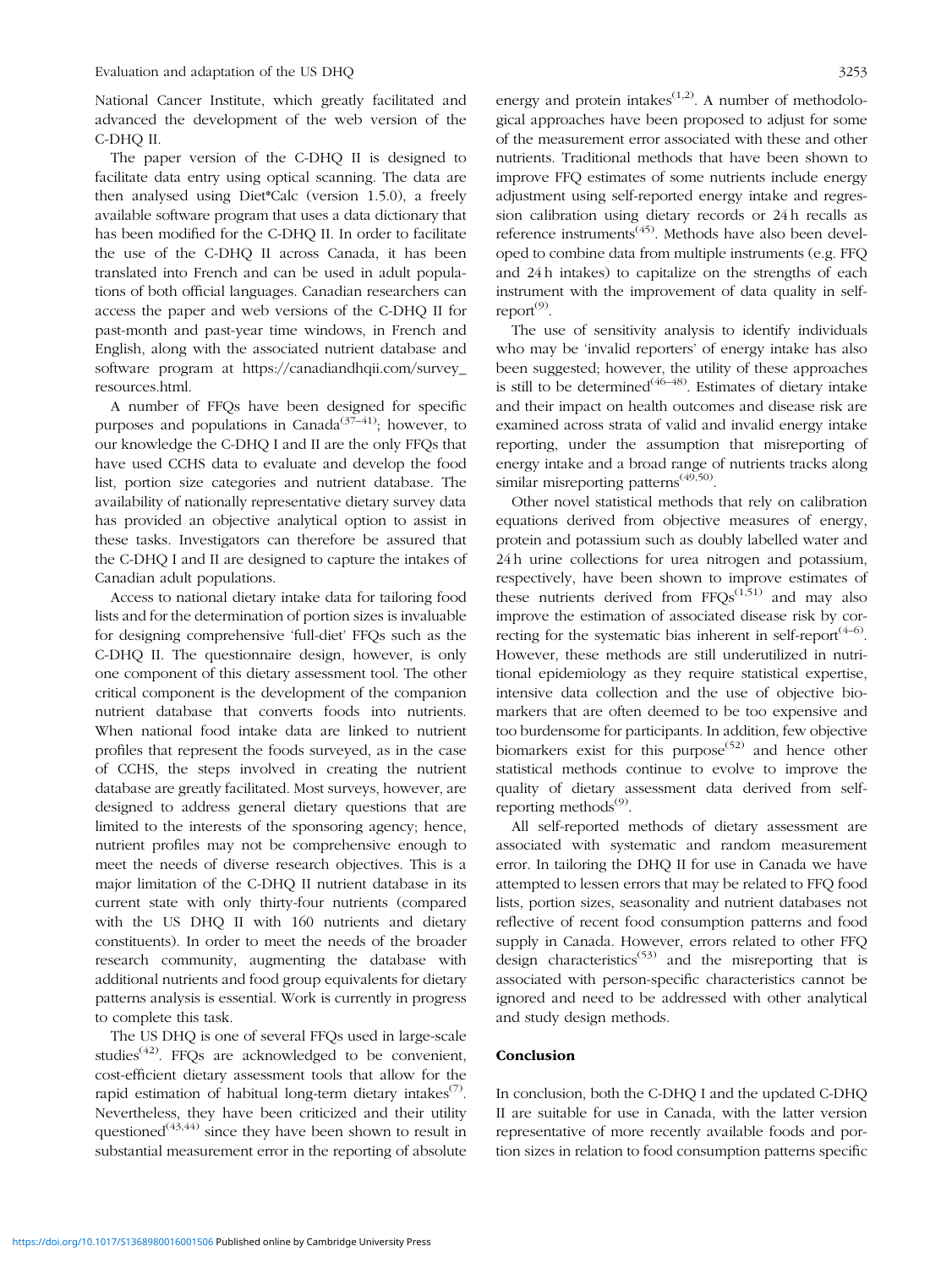<span id="page-7-0"></span>to Canada. Both questionnaires are in use in a number of epidemiological studies across Canada including Alberta's Tomorrow Project<sup> $(14)$ </sup> and CARTaGENE (Quebec)<sup>[\(54](#page-8-0))</sup> which have membership in the Canadian Partnership for Tomorrow Project longitudinal cohort study([55\)](#page-8-0). Since both C-DHQ I and C-DHQ II reflect food lists representative of foods most commonly consumed by Canadians (e.g. major food sources of seventeen nutrients), they are expected to adequately capture Canadian diets. However, while the C-DHQ II is recommended for the contemporary assessment of usual intake, our results suggest that the C-DHQ I likely performed similarly during an earlier time period. Work is currently in progress to expand upon the C-DHQ II nutrient database with additional nutrients and food constituents of interest in chronic disease risk (e.g. glycaemic index) and variables that will facilitate the derivation of diet quality measures (e.g. Healthy Eating Index). These enhancements of the nutrient database will support the comparability of nutrient and food group summary results from the C-DHQ I and II, and expand the potential for direct comparisons.

#### Acknowledgements

Financial support: This research was supported by funds to the Canadian Research Data Centre Network (CRDCN) from the Social Sciences and Humanities Research Council (SSHRC), the Canadian Institute for Health Research (CIHR), the Canadian Foundation for Innovation (CFI) and Statistics Canada. Although the research and analysis are based on data from Statistics Canada, the opinions expressed do not represent the views of Statistics Canada. G.L.S. works with Alberta's Tomorrow Project and is funded by the Alberta Cancer Foundation and the Alberta Cancer Prevention Legacy Fund (administered by Alberta Innovates – Health Solutions). Funding for a contract with Statistics Canada for analytical support provided by D.G. was funded by a grant to Dr Mary L'Abbé, Department of Nutritional Sciences, University of Toronto (grant number CIHR 201103 SOK118150). Funding for contracts with Westat, Inc. (Teleform programming) and Information Management Systems, Inc. (web version of the C-DHQ II) were provided by CARTaGENE (CHU Sainte Justine), Montreal. The funders had no role in the design, analysis or writing of this article. Conflict of interest: None. Authorship: I.C. conceptualized the study design, analyses, supervised the study and drafted the manuscript; I.C., B.A.B., I.M., I.R., A.K. and A.F.S. made important intellectual contributions to the development of the C-DHQ II and conducted the work; G.L.S. and D.G. carried out the data programming and analyses; and J.E. coded the CCHS foods. All authors contributed substantially to revisions of the manuscript, read and approved the final manuscript. Ethics of human subject participation: Not applicable.

#### Supplementary material

To view supplementary material for this article, please visit <http://dx.doi.org/10.1017/S1368980016001506>

#### References

- 1. Prentice RL, Mossavar-Rahmani Y, Huang Y et al. (2011) Evaluation and comparison of food records, recalls, and frequencies for energy and protein assessment by using recovery biomarkers. Am J Epidemiol 174, 591–603.
- 2. Subar AF, Kipnis V, Troiano RP et al. (2003) Using intake biomarkers to evaluate the extent of dietary misreporting in a large sample of adults: the OPEN study. Am J Epidemiol 158, 1–13.
- 3. Freedman LS, Commins JM, Moler JE et al. (2014) Pooled results from 5 validation studies of dietary self-report instruments using recovery biomarkers for energy and protein intake. Am J Epidemiol 180, 172-188.
- 4. Tinker LF, Sarto GE, Howard BV et al. (2011) Biomarkercalibrated dietary energy and protein intake associations with diabetes risk among postmenopausal women from the Women's Health Initiative. Am J Clin Nutr 94, 1600-1606.
- 5. Prentice RL, Huang Y, Kuller LH et al. (2011) Biomarkercalibrated energy and protein consumption and cardiovascular disease risk among postmenopausal women. Epidemiology 22, 170–179.
- 6. Prentice RL, Shaw PA, Bingham SA et al. (2009) Biomarkercalibrated energy and protein consumption and increased cancer risk among postmenopausal women. Am J Epidemiol 169, 977–989.
- 7. Satija A, Yu E, Willett WC et al. (2015) Understanding nutritional epidemiology and its role in policy. Adv Nutr 6, 5–18.
- 8. Kipnis V, Midthune D, Buckman DW et al. (2009) Modeling data with excess zeros and measurement error: application to evaluating relationships between episodically consumed foods and health outcomes. Biometrics 65, 1003–1010.
- Carroll RJ, Midthune D, Subar AF et al. (2012) Taking advantage of the strengths of 2 different dietary assessment instruments to improve intake estimates for nutritional epidemiology. Am J Epidemiol 175, 340-347.
- 10. Cade J, Thompson R, Burley V et al. (2002) Development, validation and utilisation of food-frequency questionnaires – a review. Public Health Nutr 5, 567–587.
- 11. Barr SI, Kwan S & Janelle KC (1994) Nutrient analysis using computer programs: comparison of a Canadian and an American database. J Can Diet Assoc 55, 29–32.
- 12. Csizmadi I, Kahle L, Ullman R et al. (2007) Adaptation and evaluation of the National Cancer Institute's Diet History Questionnaire and nutrient database for Canadian populations. Public Health Nutr **10**, 88–96.
- 13. Anderson LN, Cotterchio M, Boucher BA et al. (2010) Vitamin D intake from food and supplements among Ontario women based on the US Block food frequency questionnaire with and without modification for Canadian food values. Can J Public Health 101, 318–321.
- Bryant H, Robson PJ, Ullman R et al. (2006) Populationbased cohort development in Alberta, Canada: a feasibility study. Chronic Dis Can 27, 51-59.
- 15. Block G, Hartman AM, Dresser CM et al. (1986) A databased approach to diet questionnaire design and testing. Am J Epidemiol 124, 453–469.
- 16. Health Canada (2006) Canadian Community Health Survey, Cycle 2.2, Nutrition (2004): A Guide to Accessing and Interpreting the Data. Ottawa, ON: Office of Nutrition Policy and Promotion Health Products and Food Branch, Health Canada; available at http://www.hc-sc.gc.ca/fn-an/ surveill/nutrition/commun/cchs\_guide\_escc-eng.php